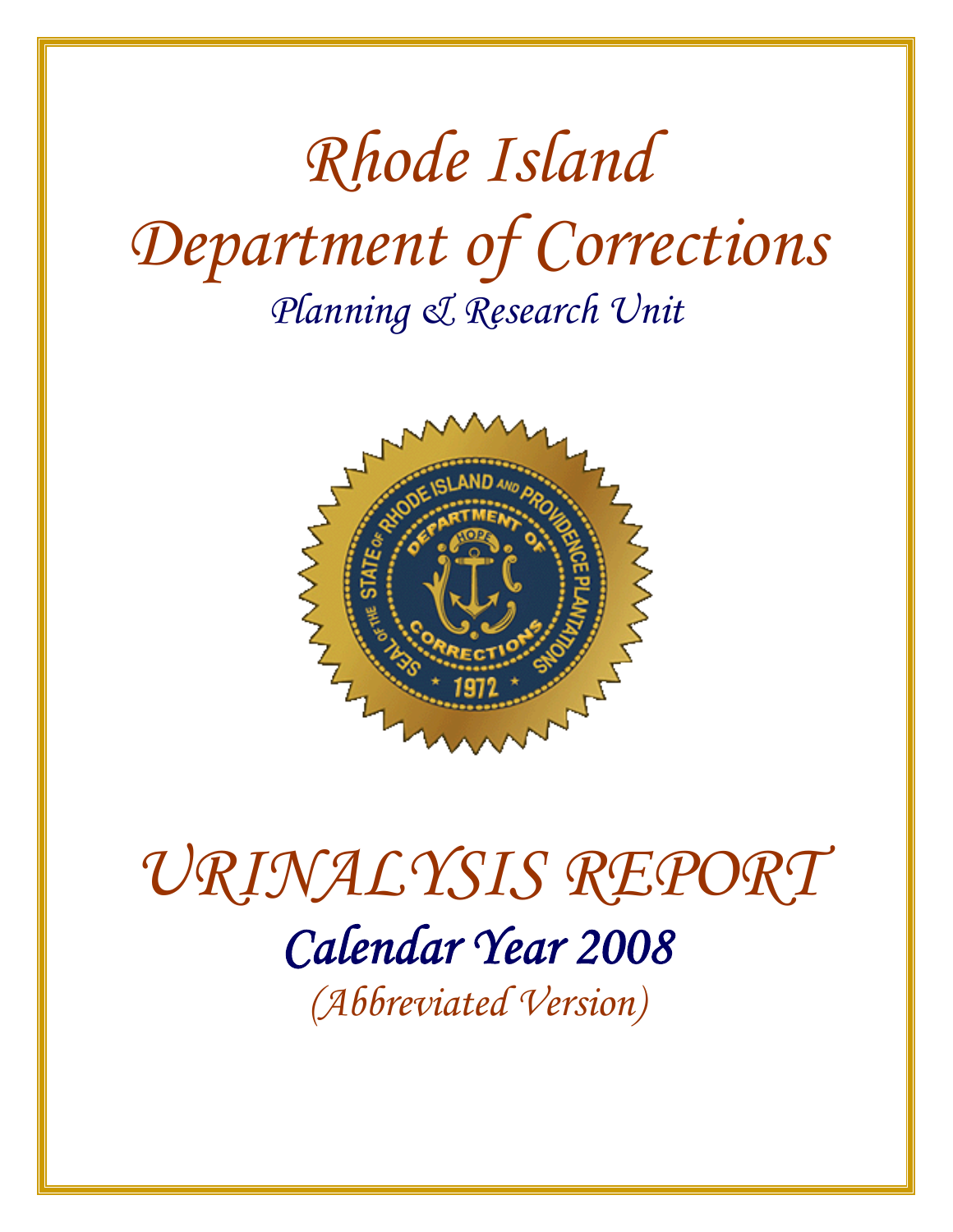### **Table of Contents**

| Page |  |
|------|--|
|      |  |
|      |  |
|      |  |
|      |  |
|      |  |
|      |  |
|      |  |
|      |  |
|      |  |
|      |  |
|      |  |
|      |  |
|      |  |

If you have any questions regarding the information contained in this report, please contact the Principal Research Technician, Greg McCarthy, at (401) 462-3924 or via email at greg.mccarthy@doc.ri.gov.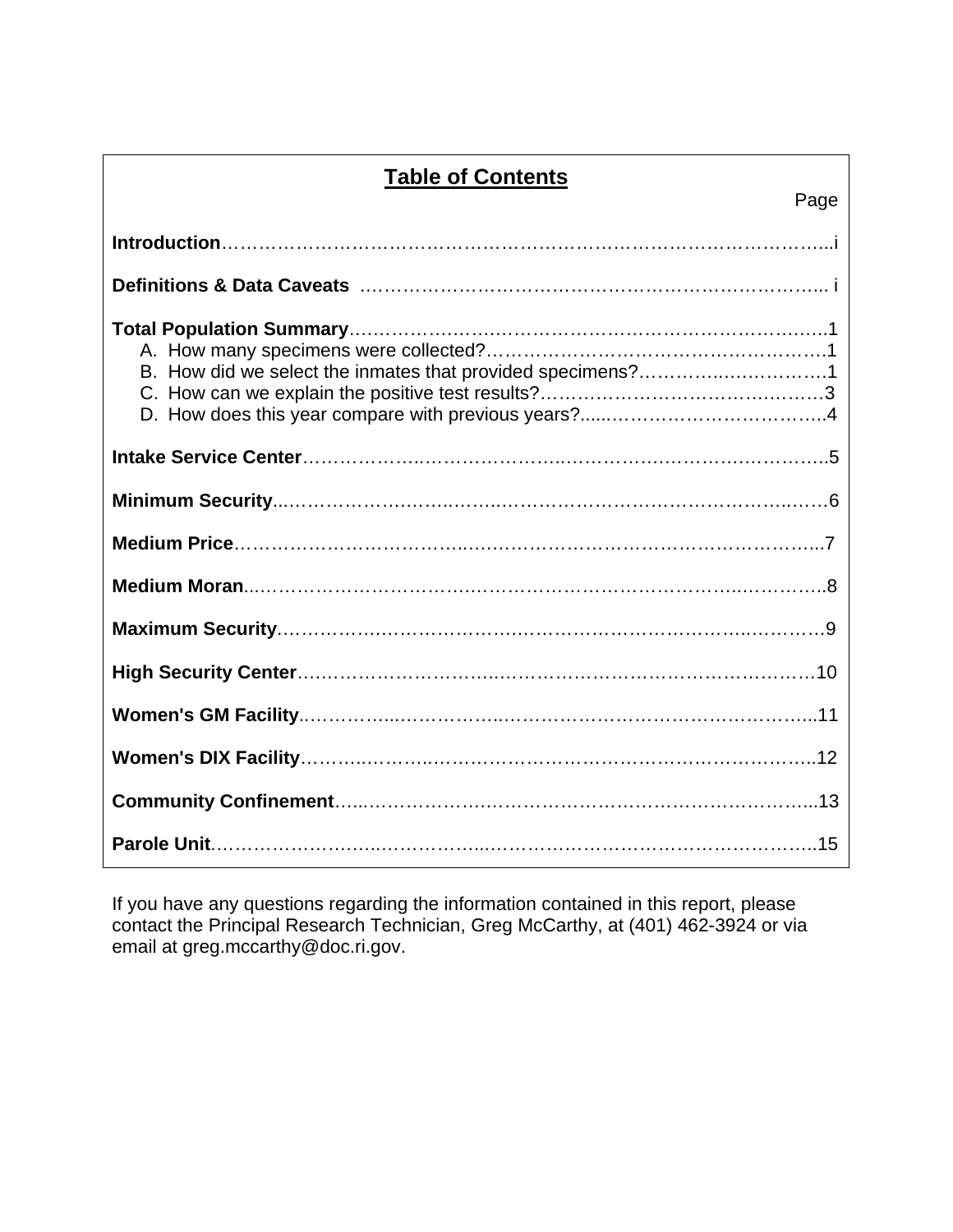### **Introduction:**

In August 2001, a computerized database in Microsoft Excel was implemented in all facilities at the Rhode Island Department of Corrections (RIDOC) to track urinalysis data. As a result of this intervention, all facilities began to collect and maintain identical drug testing statistics on the inmate population. Similar improvements were also implemented in RIDOC's Community Confinement Program and in the Parole Unit. Each began to use computer applications to record urinalysis statistics during the Fall of 2001. This *Calendar Year 2008 Urinalysis Report* serves as the seventh full year of information collected by the facilities and other departmental programs under this system.

The utilization of the Excel spreadsheets in the facilities has proven to be extremely successful. All Urine Screen Coordinators and other facility designees have worked diligently to maintain accurate urinalysis statistics. The Planning and Research Unit would like to recognize the hard work of the Urine Screen Coordinators and other facility designees to maintain the system.

### **Definitions & Data Caveats:**

There is a critical distinction that must be made regarding two terms used in this report: *Confirmed Positive* and *True Positive*.

Confirmed Positive: A urine specimen with conclusive test results that are positive for an illegal drug(s). Not all confirmed positives result in disciplinary action, as many are dismissed for legitimate reasons (e.g. false positives due to prescribed medication).

True Positive: A confirmed positive that warrants disciplinary action for the inmate who provided the specimen. (There is no reason to dismiss the positive). Only true positives are used in the calculation of RIDOC's positive rates.

Charts: Throughout this report the use of pie and bar charts varies depending on the nvalue. When the n-value is very low a bar chart presenting the actual number cases, rather than the percentage, is used as the percentage could be misleading.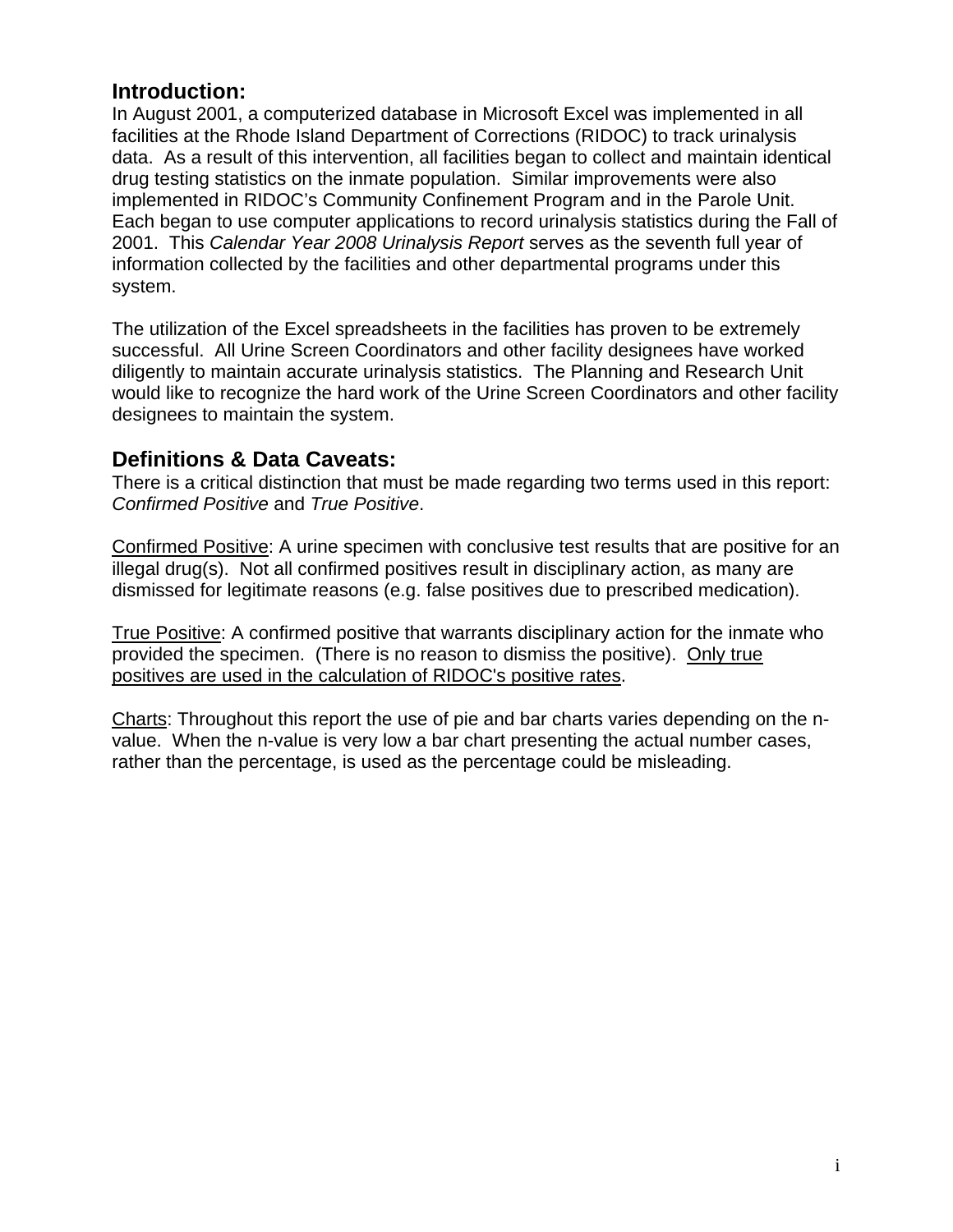# **TOTAL INSTITUTIONAL POPULATION SUMMARY**

Facilities include: High Security Center (HSC), Intake Service Center (ISC), Maximum, Medium Moran, Medium Price, Minimum, Women's DIX, and Women's GM.

### **A.** *How many specimens were collected?*

In total, there were 17,741 specimens collected from 4,956 inmates in the facilities during Calendar Year 2008 (this is 2,546 less collections (-12.5%) from 648 less inmates (-11.6%) than in 2007):



### % of Total Collections by Facility

### *B. How did we select the inmates that provided specimens?*

All specimens collected can be categorized into 1 of 3 selection methods: Random, Cause, or Treatment. *(Please note: as there are no treatment programs at the ISC or HSC, there were no treatment collections in those facilities in 2008).*



### % of Total Collections by Selection Method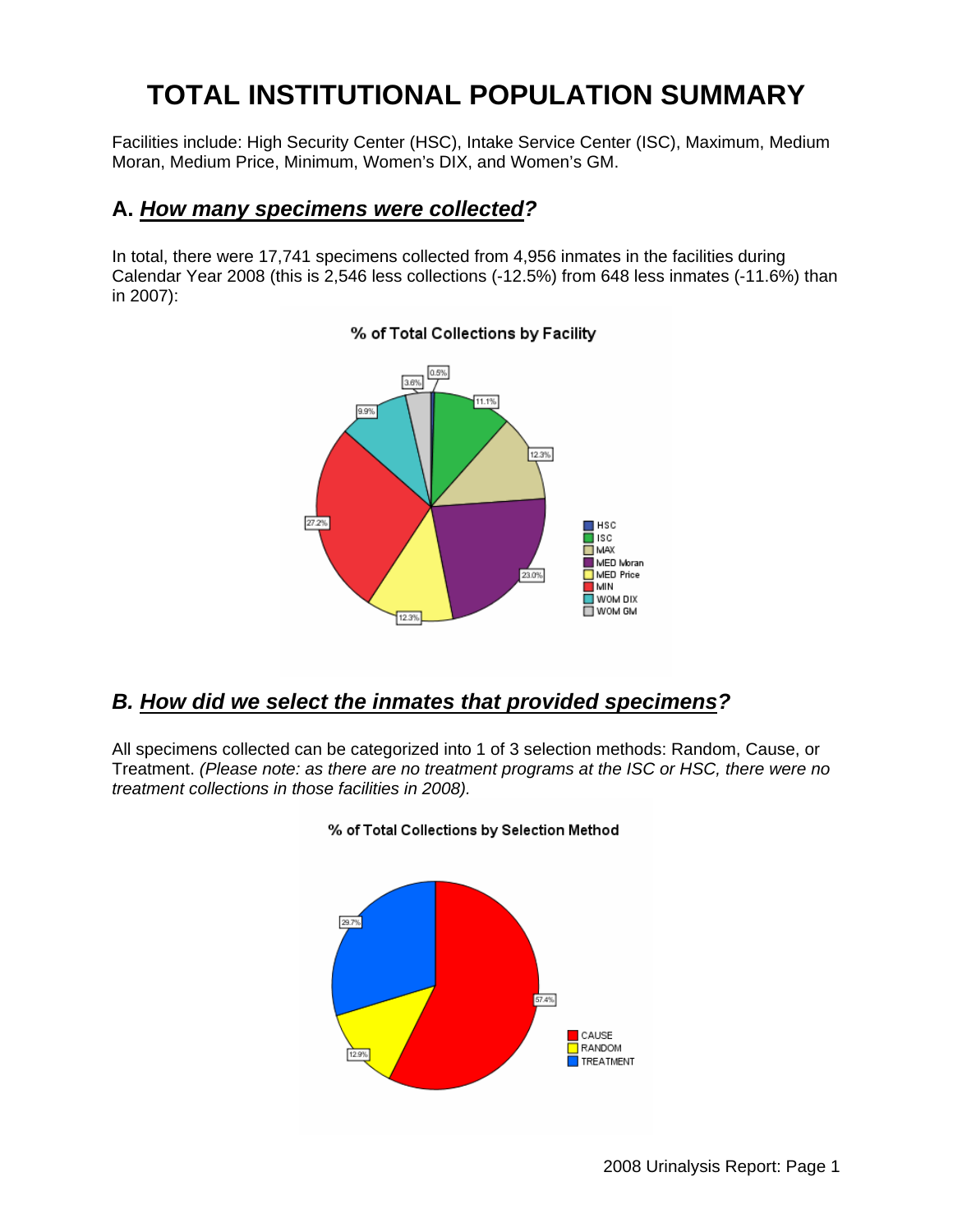% of Collections by Selection Method and Facility



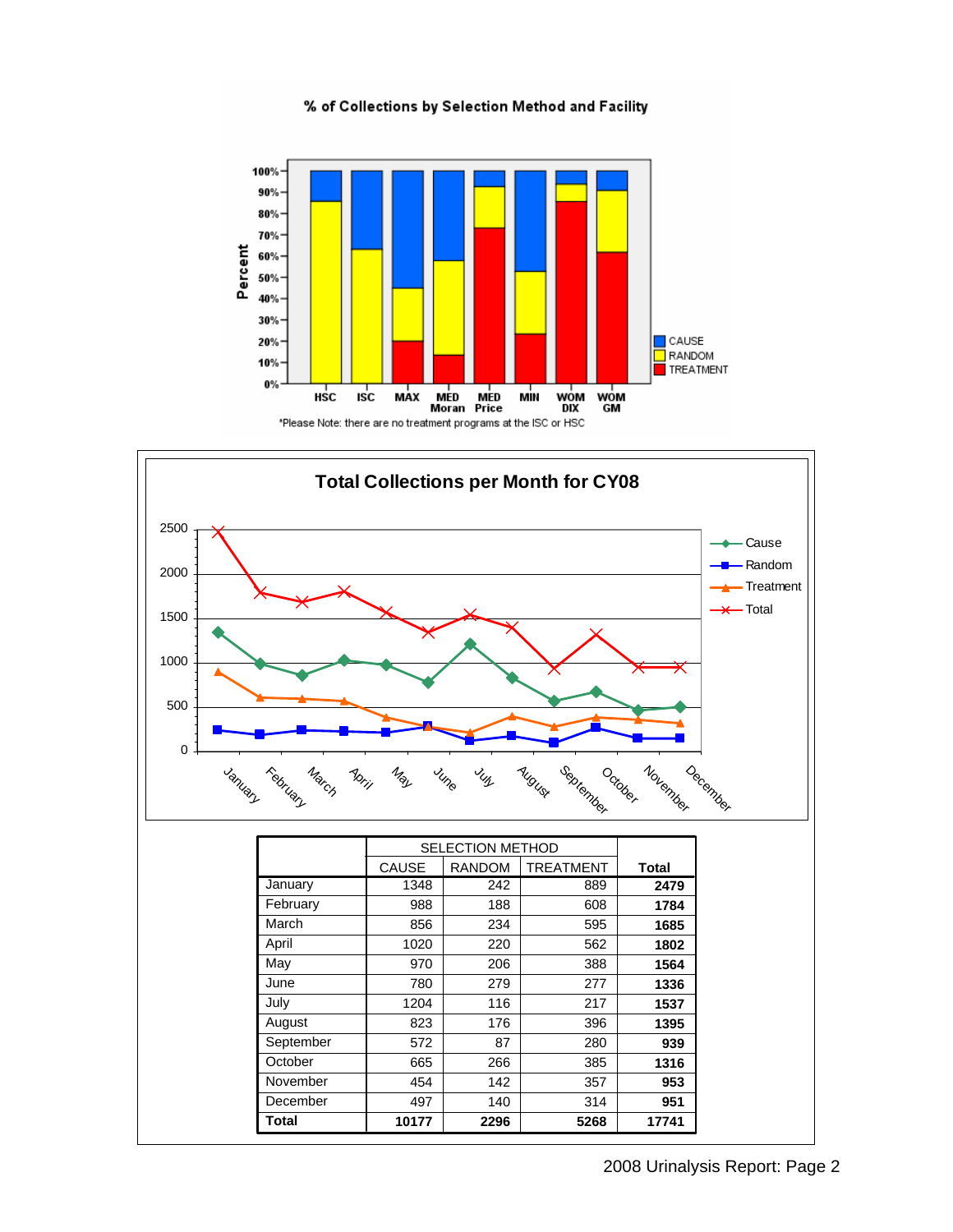### *C. How can we explain the positive test results?*

Although 17,741 specimens were collected, only 17,499 specimens are included for analysis as 242 collections with missing test result data could not be analyzed. In total, there were 542 specimens that were confirmed positive throughout all facilities. Of those 542, 93 were "true" positives (i.e. those specimens that warrant disciplinary action for the inmate). The other 449 confirmed positives did not result in disciplinary action for various reasons.

Therefore, **the positive rate for the Department for 2008 was 0.53%** (93 true positives out of the total 17,499 collections). *The positive rate for the Department in 2007 was 0.76% (154 true positives out of the total 20,158 collections).* 

% of True Positives by Facility



Below is a breakdown of the true positives by facility.

In addition to the 93 true positives, the other 449 confirmed positives can be explained by other means. A summary of all other confirmed positives, by facility, with explanations for the positive results follows:



### Explanation for All Confirmed Positive Test Results by Facility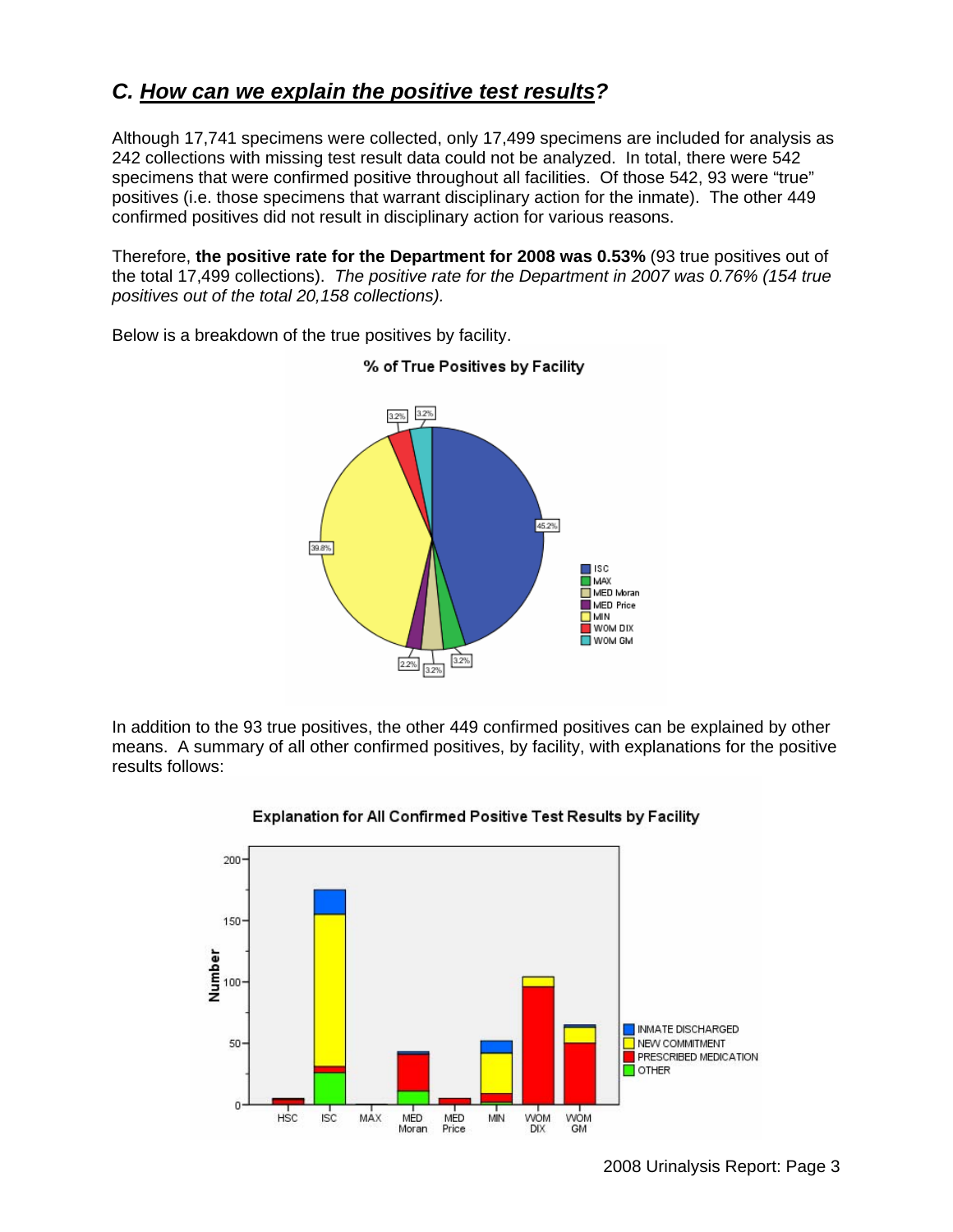|                  | <b>EXPLANATION OF RESULTS</b>      |                                 |                                        |               |       |
|------------------|------------------------------------|---------------------------------|----------------------------------------|---------------|-------|
|                  | <b>INMATE</b><br><b>DISCHARGED</b> | <b>NEW</b><br><b>COMMITMENT</b> | <b>PRESCRIBED</b><br><b>MEDICATION</b> | <b>OTHER</b>  | Total |
| <b>HSC</b>       | O                                  |                                 | 4                                      | 0             | 5     |
| <b>ISC</b>       | 20                                 | 124                             | 5                                      | 26            | 175   |
| <b>MED Moran</b> | $\overline{2}$                     | 0                               | 30                                     | 11            | 43    |
| <b>MED Price</b> | 0                                  | 0                               | 5                                      | 0             | 5     |
| <b>MIN</b>       | 10                                 | 33                              |                                        | $\mathcal{P}$ | 52    |
| WOM DIX          | 0                                  | 8                               | 96                                     | $\Omega$      | 104   |
| WOM GM           | 2                                  | 13                              | 50                                     | $\Omega$      | 65    |
| Total            | 34                                 | 179                             | 197                                    | 39            | 449   |

"Inmate Discharged" is used to describe specimens for which inmates are not disciplined, because they were already discharged from the ACI by the time the test results were final;

"New Commitment" is used to describe specimens for which inmates are not disciplined, because they have only recently been committed to the ACI (the drug(s) in their system were most likely used in the community, not the institution);

"Prescribed Medication" is used to describe specimens for which inmates are not disciplined, because it was determined that prescribed medication yielded the positive result(s);

An "Improper Procedure" describes a situation where a positive specimen is dismissed because of a flawed procedure by staff;

and "Other" describes any other explanation for the positive test result, most commonly describing a situation where an inmate tests positive for the same drug at two separate collections in a short period and was disciplined for the first positive test result. As it is assumed that both positive results were caused by a single instance of use, the inmate is not booked a second time.

### **D.** *How does this year compare with previous years?*

Using information contained in previous RIDOC Urinalysis Reports, the following 8-year comparison can be made:

|                           | 2001    | 2002   | 2003   | 2004   | 2005   | 2006   | 2007   | 2008   |
|---------------------------|---------|--------|--------|--------|--------|--------|--------|--------|
| <b>Total Collections:</b> | 23,361  | 22,518 | 21,269 | 19,890 | 20,824 | 16,606 | 20,158 | 17,499 |
| Inmates Tested:           | Unknown | 5,823  | 5,594  | 5,230  | 5,338  | 4,462  | 5.604  | 4,956  |
| True Positives:           | 220     | 144    | 135    | 209    | 331    | 148    | 154    | 93     |
| Percent Positive:         | 0.94%   | 0.64%  | 0.63%  | 1.05%  | 1.59%  | 0.89%  | 0.76%  | 0.53%  |

As you can see, over the past 8 years **(since 2001)**, the number of collections has decreased by 25.1% and the number of true positives during the same time has decreased by 57.7% (127 true positive tests).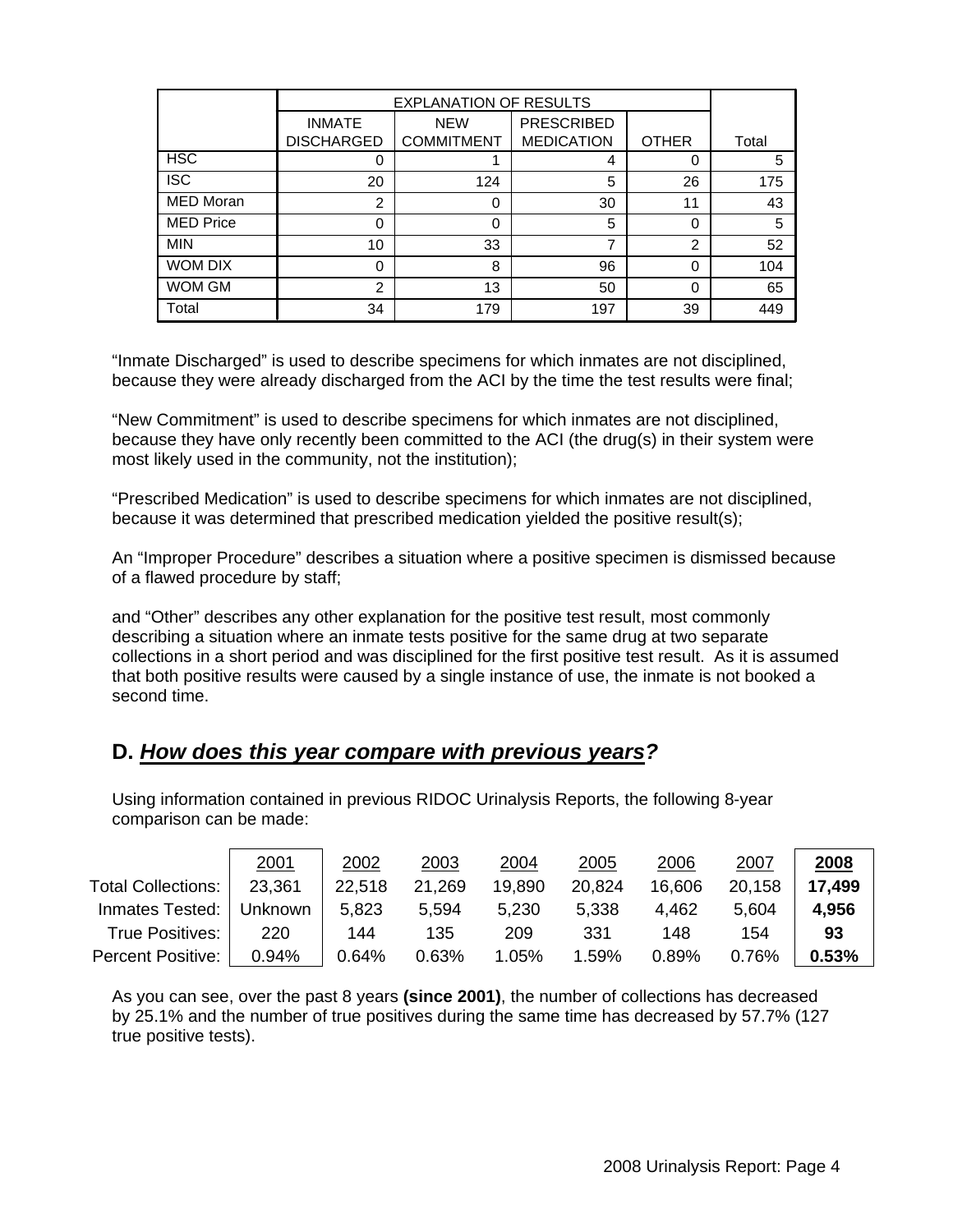# **INTAKE SERVICE CENTER (ISC)**

### **A.** *Collections:*

The ISC collected a total of 1,964 specimens from a total of 1,233 inmates (this is 202 more collections (+11.5%) from 97 more inmates (+8.5%) than in 2007). *There were no treatment collections from inmates at the ISC in 2008;* all collections were for Cause or Random selections, as shown below:

![](_page_7_Figure_3.jpeg)

### **B.** *Positive Specimens:*

In total, there were 217 specimens that were confirmed positive at the ISC. Of those 217, 42 were true positives (i.e. those specimens that warrant disciplinary action for the inmate), while the remaining 175 positives did not result in disciplinary action and can be explained by other means.

![](_page_7_Figure_6.jpeg)

**The 2008 positive rate for the ISC is 2.14%** (42 true positives out of 1,964 collections). *The positive rate for the ISC in 2007 was 2.16%.*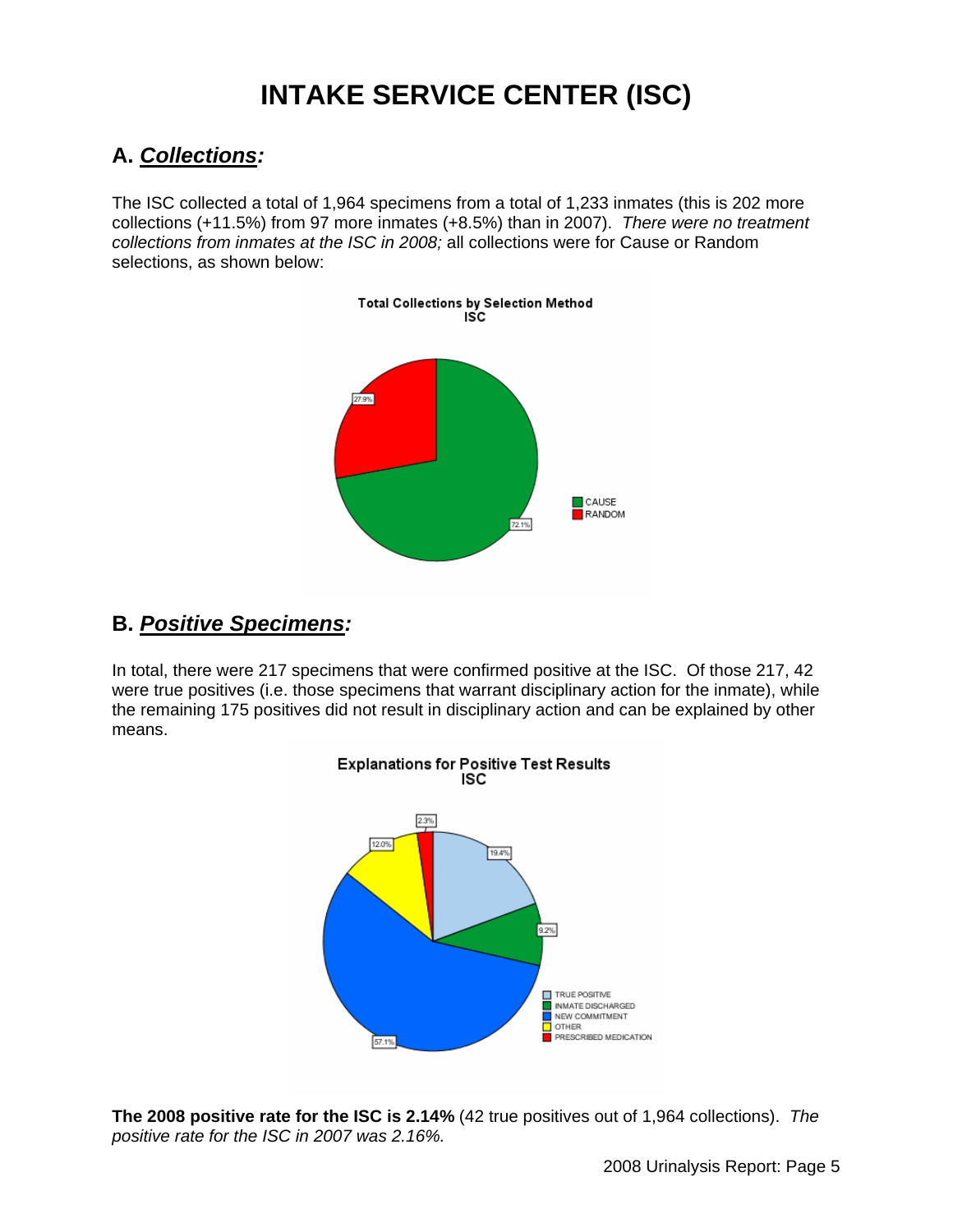# **MINIMUM SECURITY**

### **A.** *Collections:*

Minimum collected a total of 4,833 specimens from a total of 1,221 inmates (this is 1620 less collections (-25.1%) from 426 less inmates (-25.4%) than in 2007). Only 4,591 specimens are included for this analysis as 242 collections with missing test result data could not be analyzed.

![](_page_8_Figure_3.jpeg)

### **B.** *Positive Specimens:*

In total, there were 89 specimens that were confirmed positive at Minimum. Of those 89, 37 were true positives (i.e. those specimens that warrant disciplinary action for the inmate), while the remaining 52 positives did not result in disciplinary action and can be explained by other means.

![](_page_8_Figure_6.jpeg)

**The 2008 positive rate for Minimum Security is 0.81%** (37 true positives out of 4,591 collections). *The positive rate for Minimum Security in 2007 was 1.30%.*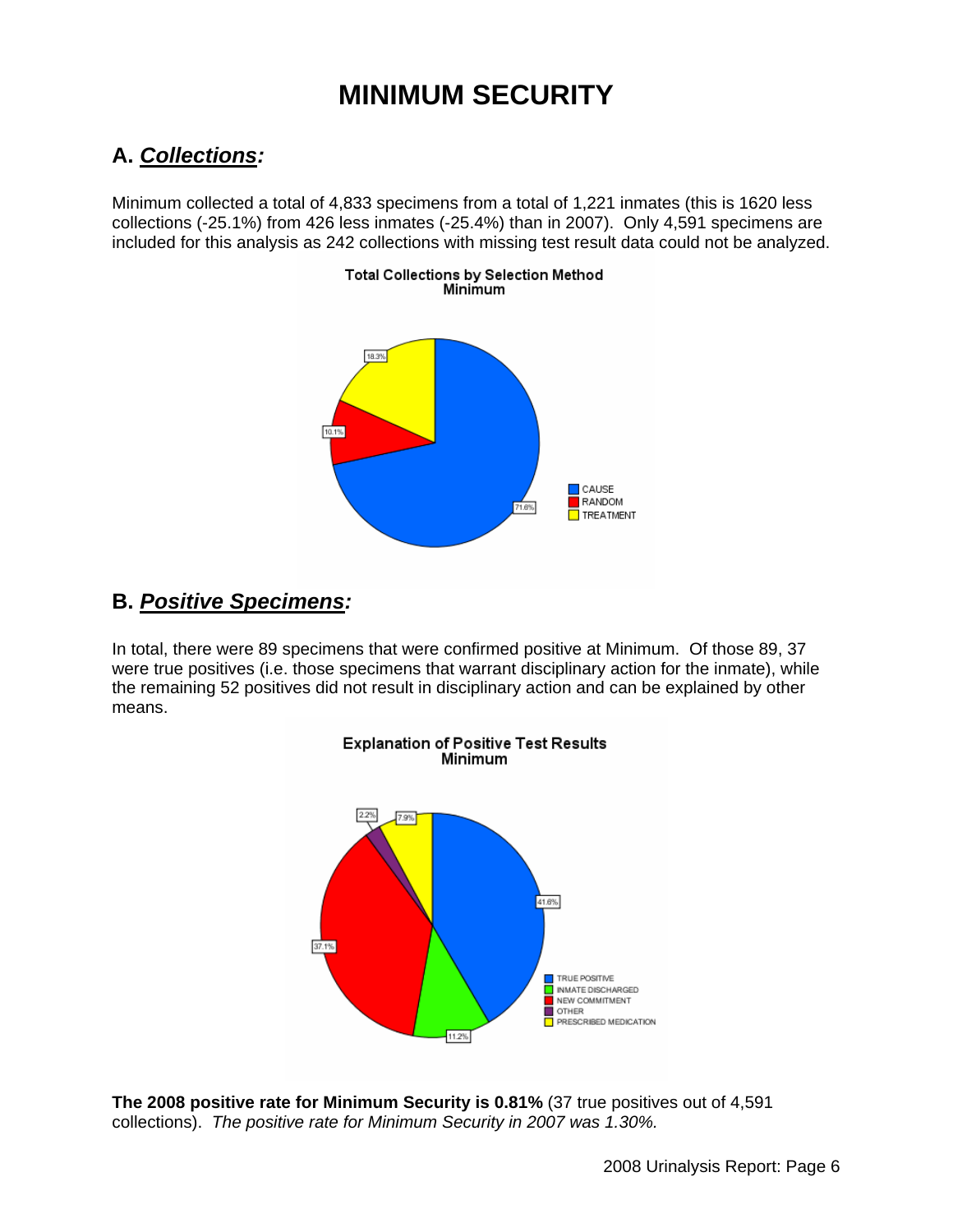## **MEDIUM PRICE**

### **A.** *Collections:*

Medium Price collected a total of 2,189 specimens from a total of 357 inmates (this is 422 less collections (-16.2%) from 131 less inmates (-23.7%) than in 2007).

![](_page_9_Figure_3.jpeg)

### **B.** *Positive Specimens:*

In total, there were 7 specimens that were confirmed positive at Medium Price. Of those 7, 2 were true positives (i.e. those specimens that warrant disciplinary action for the inmate), while the remaining 5 positives did not result in disciplinary action and can be explained by other means.

![](_page_9_Figure_6.jpeg)

**The 2008 positive rate for Medium Price is 0.09%** (2 true positives out of 2,189 collections). *The positive rate for Medium Price in 2007 was 0.16%.*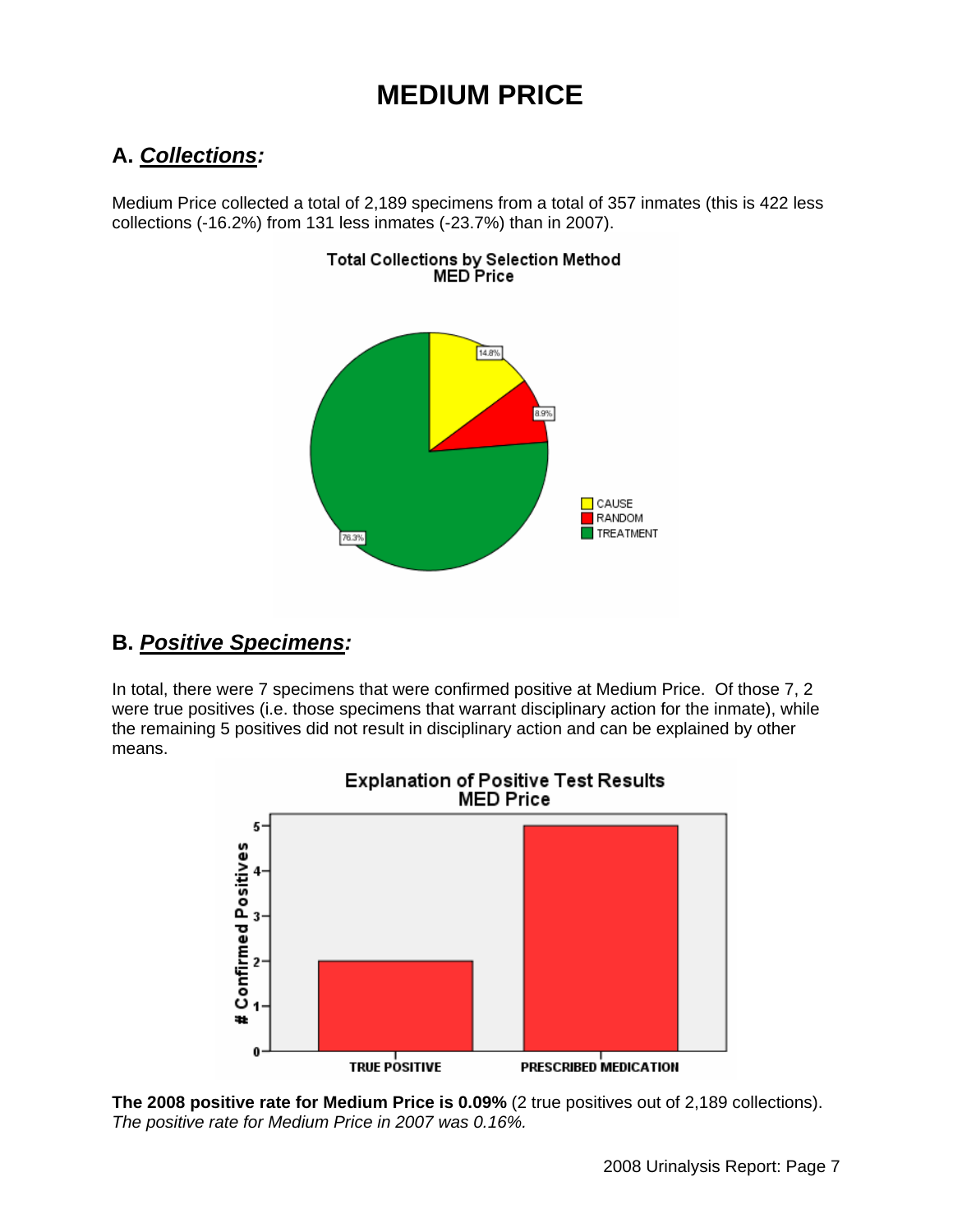### **MEDIUM MORAN**

### **A.** *Collections:*

Medium Moran collected a total of 4,086 specimens from a total of 1,159 inmates (this is 83 more collections (+2.1%) from 9 more inmates (+0.8%) than in 2007). Only 4,079 specimens are included for this analysis as 7 collections with missing test result data could not be analyzed.

![](_page_10_Figure_3.jpeg)

### **B.** *Positive Specimens:*

In total, there were 46 specimens that were confirmed positive at Medium Moran. Of those 46, 3 were true positives (i.e. those specimens that warrant disciplinary action for the inmate), while the remaining 43 positives did not result in disciplinary action and can be explained by other means.

![](_page_10_Figure_6.jpeg)

# Explanation of Positive Test Results<br>MED Moran

**The 2008 positive rate for Medium Moran is 0.07%** (3 true positives out of 4,079 collections). *The positive rate for Medium Moran in 2007 was 0.40%.*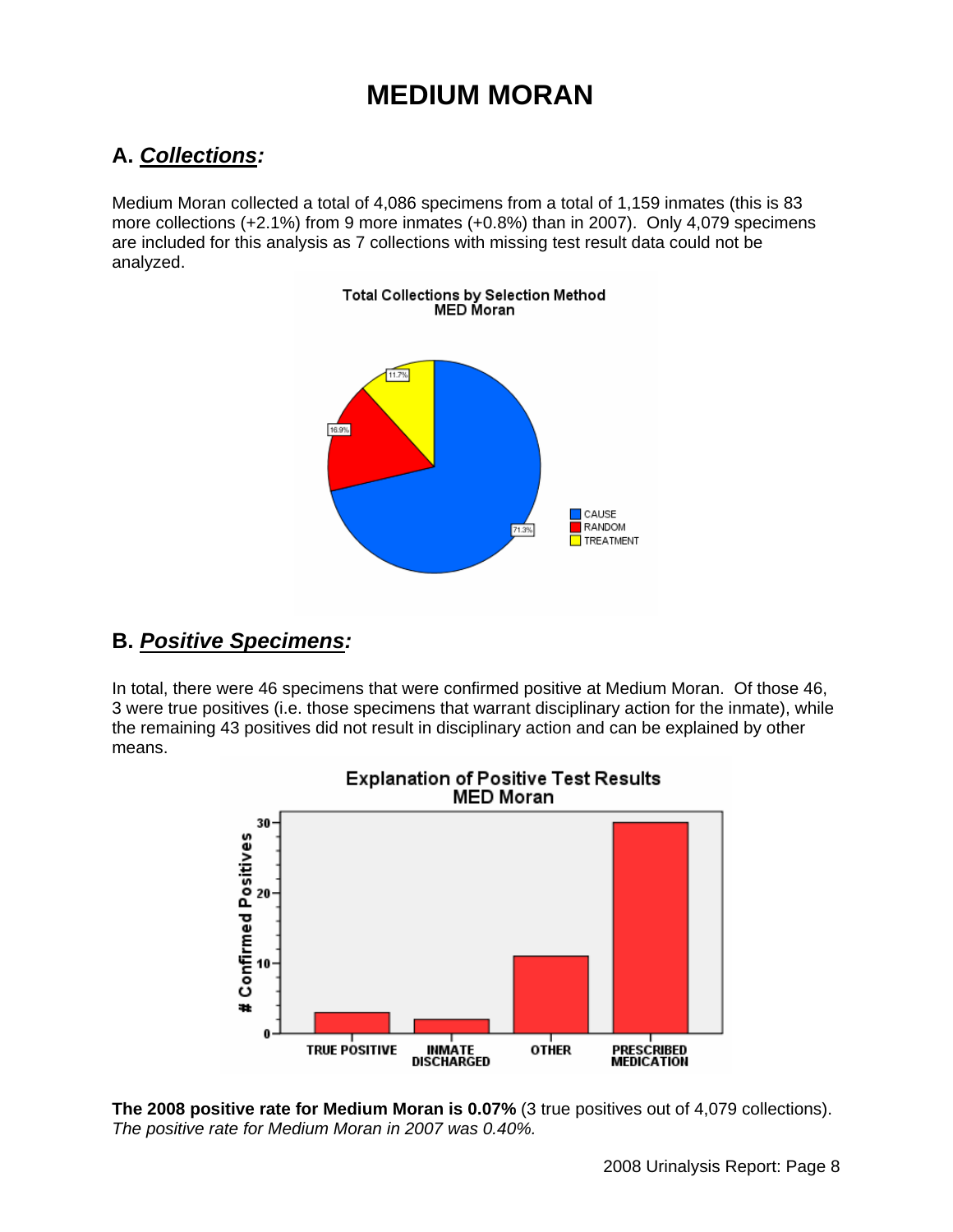# **MAXIMUM SECURITY**

### **A.** *Collections:*

Maximum Security collected a total of 2,183 specimens from a total of 514 inmates (this is 560 less collections (-20.4%) from 91 less inmates (-15.0%) than in 2007). Only 2,169 specimens are included for this analysis as 14 collections with missing test result data could not be analyzed.

![](_page_11_Figure_3.jpeg)

### **B.** *Positive Specimens:*

In total, there were 3 specimens that were confirmed positive at Maximum Security, all of which were also true positives (i.e. those specimens that warrant disciplinary action for the inmate).

**The 2008 positive rate for Maximum Security is 0.14%** (3 true positives out of 2,169 collections). *The positive rate for Maximum Security in 2007 was 0.11%.*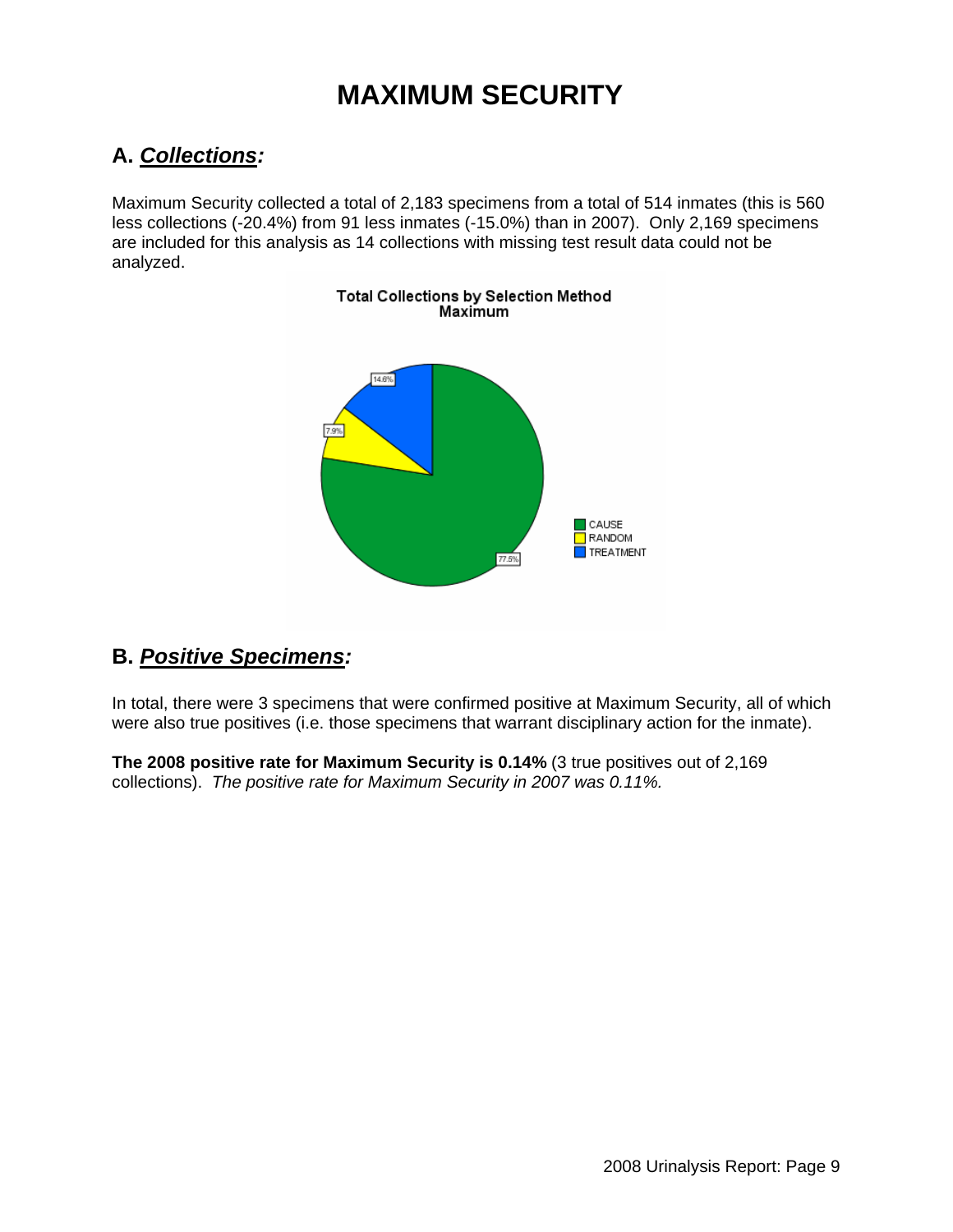# **HIGH SECURITY CENTER (HSC)**

### **A.** *Collections:*

The HSC collected a total of 87 specimens from a total of 65 inmates (this is 41 more collections (+89.1%) from 24 more inmates (+58.5%) than in 2007). Only 85 specimens are included for this analysis as 2 collections with missing test result data could not be analyzed. *There were no treatment collections from inmates at the HSC in 2008;* all collections were for Cause or Random selections, as shown below:

Total Collections by Selection Method

![](_page_12_Figure_3.jpeg)

### **B.** *Positive Specimens:*

In total, there were 5 specimens that were confirmed positive at the HSC. The inmates that provided the specimens did not receive disciplinary action and can be explained by other means:

![](_page_12_Figure_6.jpeg)

**The 2008 positive rate for the HSC is 0%** (0 true positives out of 85 collections). *The positive rate for the HSC in 2007 was 0%.*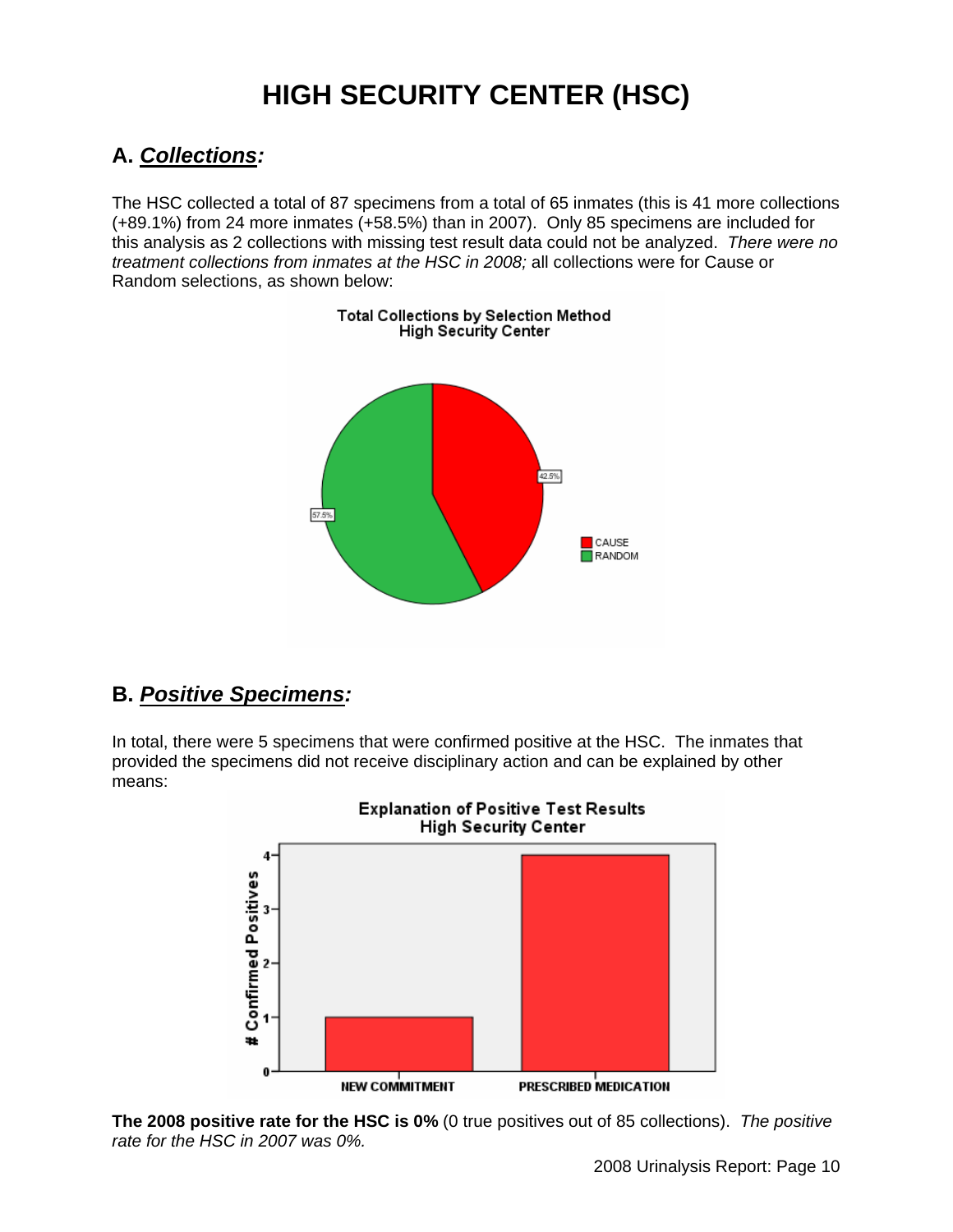# **WOMEN'S GLORIA McDONALD FACILITY**

### **A.** *Collections:*

Women's GM facility collected a total of 639 specimens from a total of 172 inmates (this is 133 fewer collections (-17.2%) from fewer inmates (-30.6%) than in 2007). Only 638 specimens are included for this analysis as 1 collection with missing test result data could not be analyzed.

Total Collections by Selection Method

![](_page_13_Figure_3.jpeg)

### **B.** *Positive Specimens:*

In total, there were 68 specimens that were confirmed positive at the Women's GM facility. Of those 68, 3 were true positives (i.e. those specimens that warrant disciplinary action for the inmate), while the remaining 65 positives did not result in disciplinary action and can be explained by other means.

![](_page_13_Figure_6.jpeg)

Women's GM

**Explanation of Positive Test Results** 

**The 2008 positive rate for the Women's GM facility is 0.47%** (3 true positives out of 638 collections). *The positive rate for the Women's GM facility in 2007 was 0.91%.*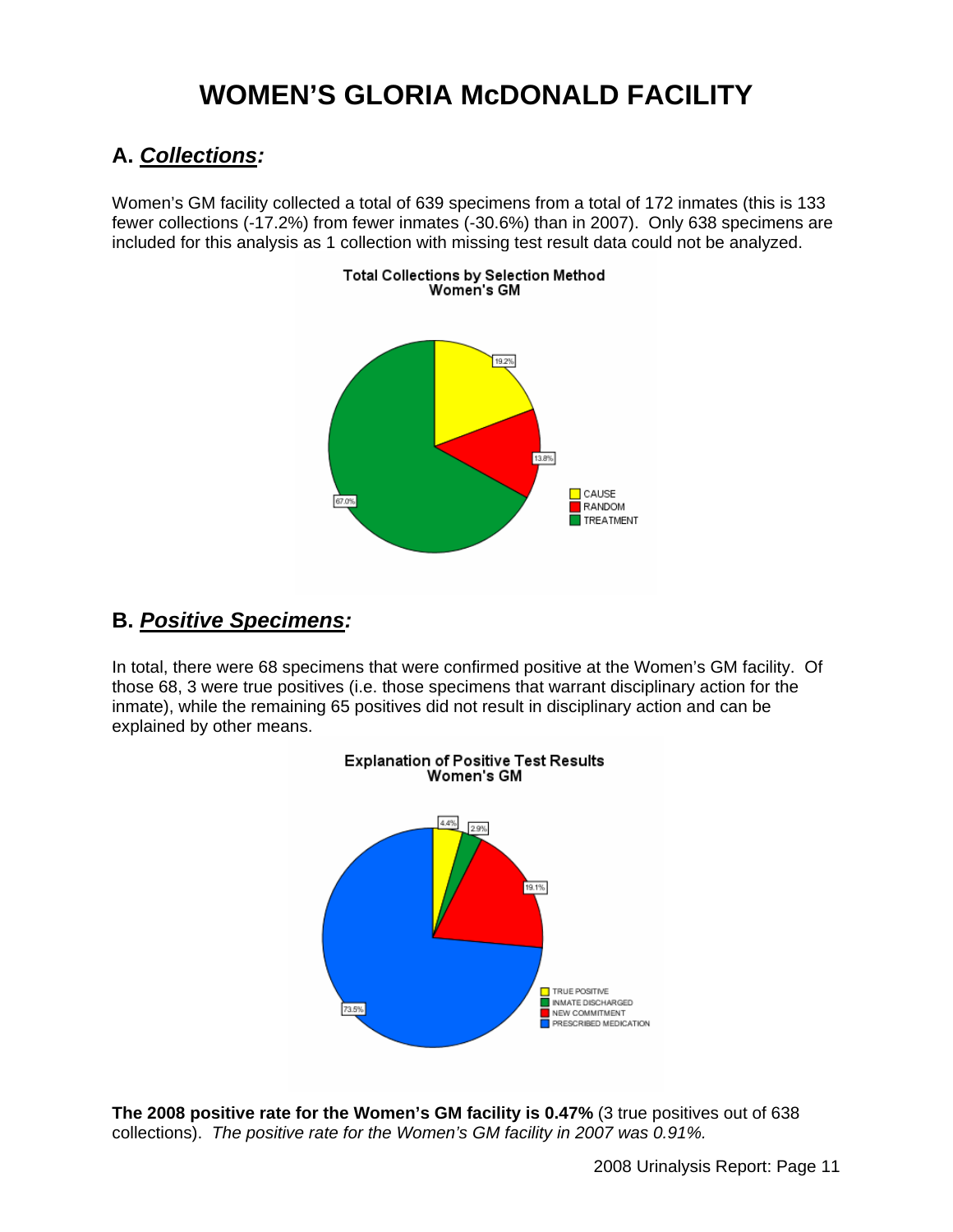# **WOMEN'S DIX FACILITY**

### **A.** *Collections:*

The Women's DIX facility collected a total of 1,760 specimens from a total of 235 inmates (this is 137 fewer collections (-7.2%) from 29 fewer inmates (-11.0%) than in 2007). Only 1,759 specimens are included for analysis as 1 collection with missing test result data could not be analyzed.

![](_page_14_Figure_3.jpeg)

### **B.** *Positive Specimens:*

In total, there were 107 specimens that were confirmed positive at the Women's DIX facility. Of those 107, 3 were true positives (i.e. those specimens that warrant disciplinary action for the inmate), while the remaining 104 positives did not result in disciplinary action and can be explained by other means.

![](_page_14_Figure_6.jpeg)

**The 2008 positive rate for the Women's DIX facility is 0.17%** (3 true positives out of 1,759 collections). *The positive rate for the Women's DIX facility in 2007 was 0.11%.*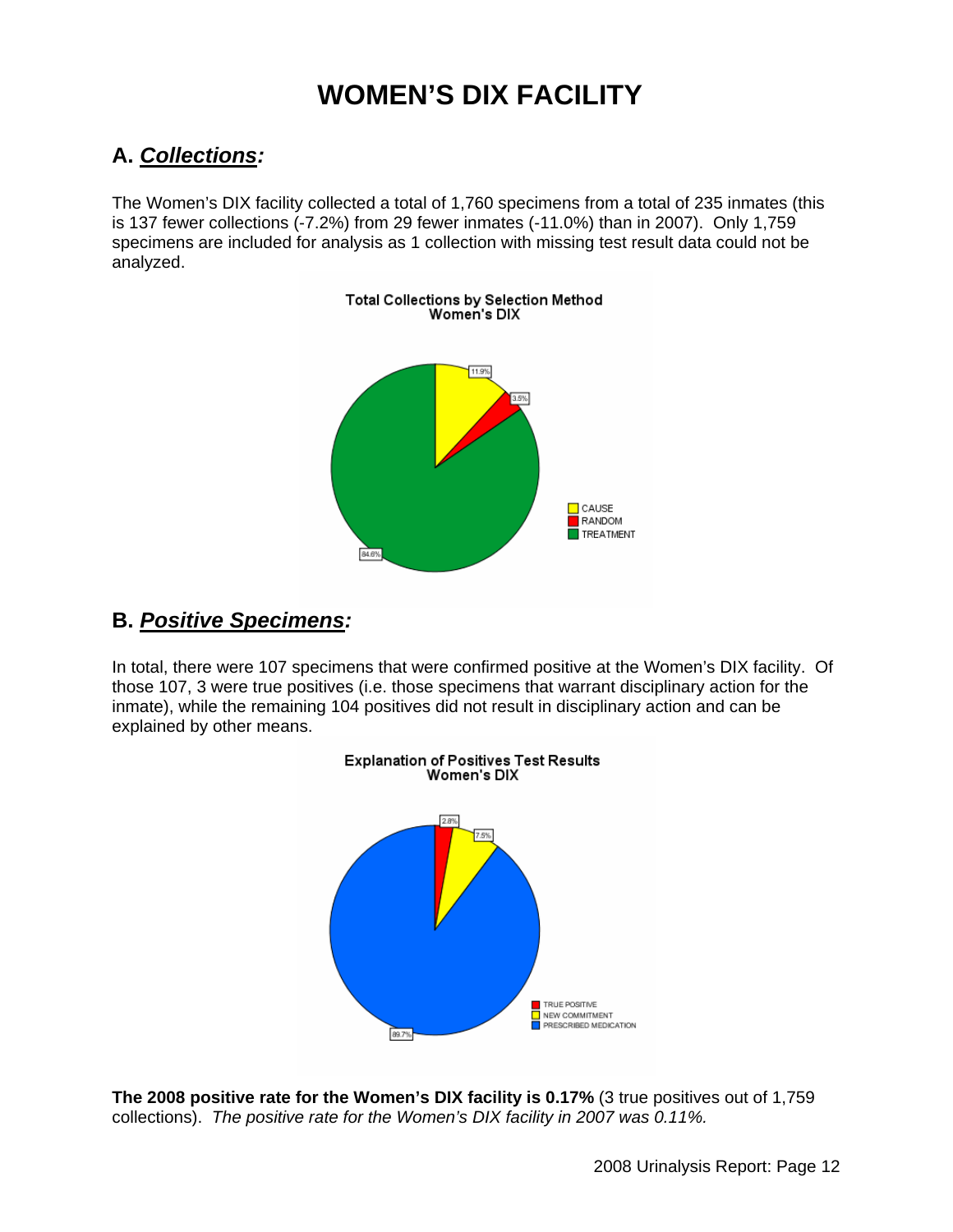## **COMMUNITY CONFINEMENT**

### **A.** *Collections:*

The Community Confinement program collected a total of 2,240 specimens from a total of 1,097 offenders (this is 245 fewer collections (-9.9%) from 92 fewer offenders (-8.4%) than in 2007).

![](_page_15_Figure_3.jpeg)

### **Total Collections by Selection Method Community Confinement**

### **B.** *Positive Specimens:*

In total, there were 299 specimens that were confirmed positive in the Community Confinement program. Of those 299, 124 were true positives (i.e. those specimens that warrant disciplinary action for the offender). The remaining 175 positives did not result in disciplinary action and can be explained by other means.

In addition to the explanations used by the facilities, Community Confinement includes two additional categories: "Intake Test" and "Levels Decreasing." An "Intake Test" is when an offender first enters the Community Confinement program and is tested; much like a new commitment in the facilities, s/he is not disciplined if a specimen tests positive in this situation. The "Levels Decreasing" category refers to specimens that may have tested positive after the intake test. If the detection levels for the same drug found in the intake test have decreased, the offender is not disciplined.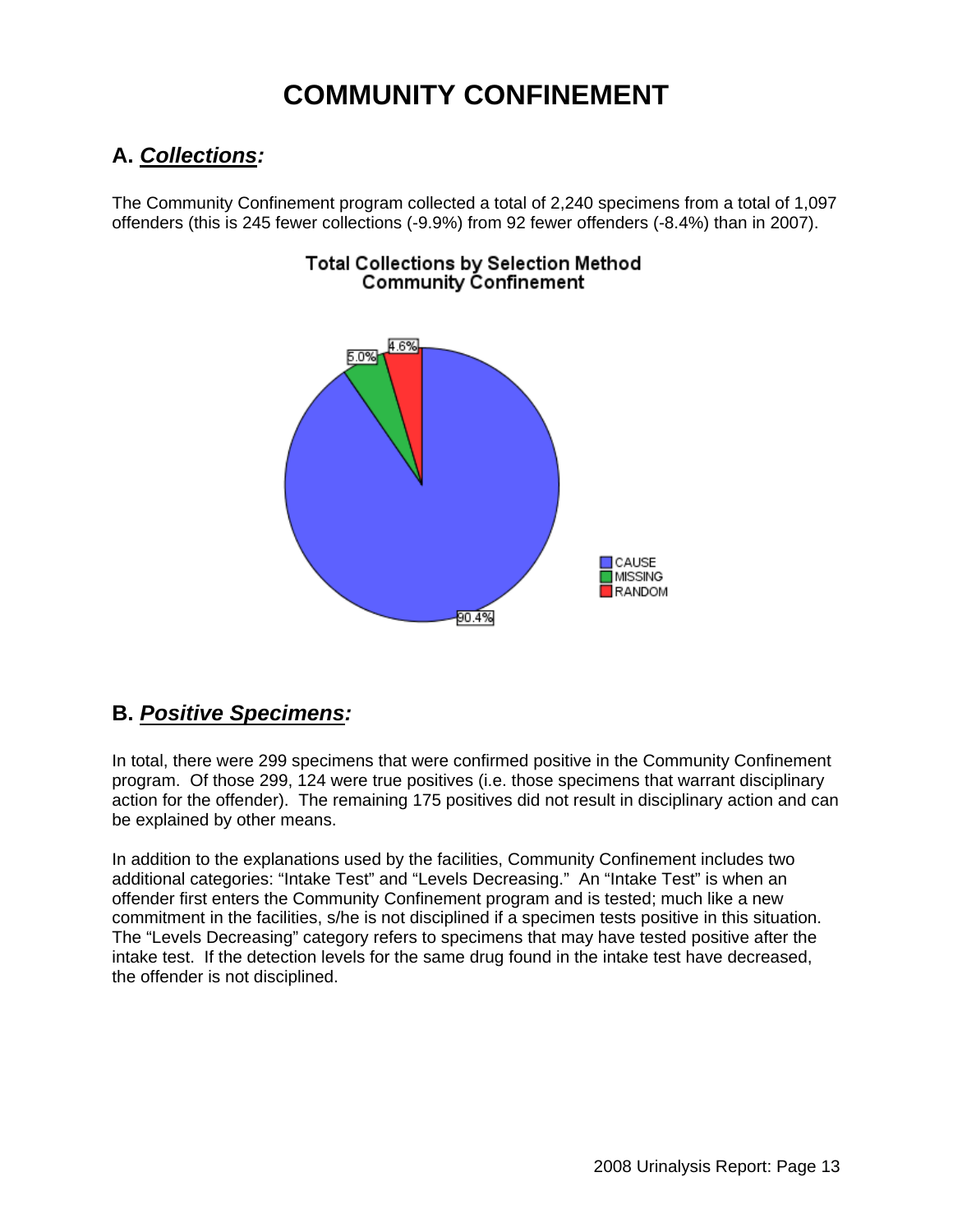![](_page_16_Figure_0.jpeg)

**The 2008 positive rate for Community Confinement is 5.54%** (124 true positives out of 2,240 collections). *The positive rate for Community Confinement in 2007 was 4.83%*.